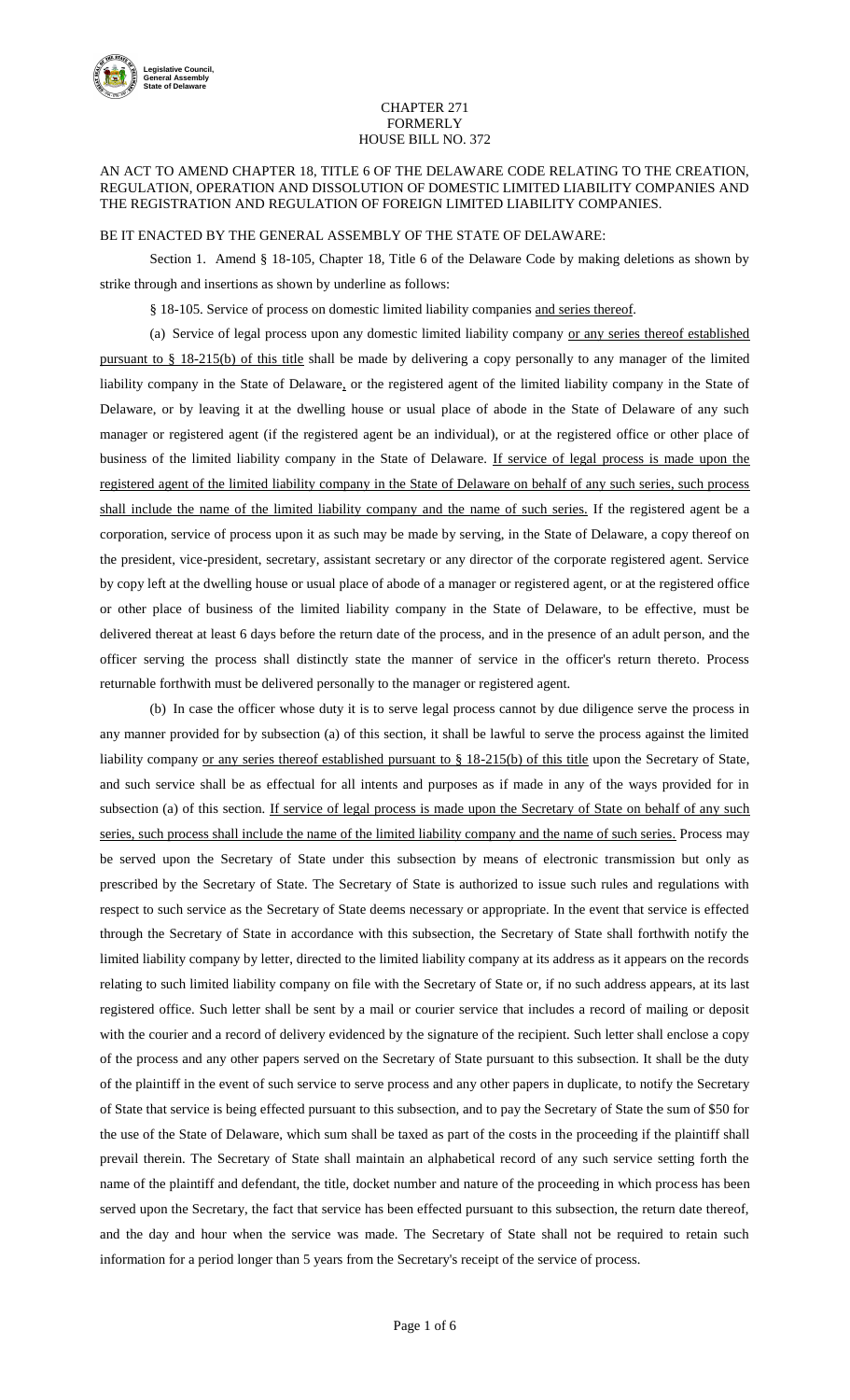Section 2. Amend § 18-215(b), Chapter 18, Title 6 of the Delaware Code by making deletions as shown by strike through and insertions as shown by underline as follows:

§ 18-215. Series of members, managers, limited liability company interests or assets.

(b) Notwithstanding anything to the contrary set forth in this chapter or under other applicable law, in the event that a limited liability company agreement establishes or provides for the establishment of 1 or more series, and if the records maintained for any such series account for the assets associated with such series separately from the other assets of the limited liability company, or any other series thereof, and if the limited liability company agreement so provides, and if notice of the limitation on liabilities of a series as referenced in this subsection is set forth in the certificate of formation of the limited liability company, then the debts, liabilities, obligations and expenses incurred, contracted for or otherwise existing with respect to a particular series shall be enforceable against the assets of such series only, and not against the assets of the limited liability company generally or any other series thereof, and, unless otherwise provided in the limited liability company agreement, none of the debts, liabilities, obligations and expenses incurred, contracted for or otherwise existing with respect to the limited liability company generally or any other series thereof shall be enforceable against the assets of such series. Neither the preceding sentence nor any provision pursuant thereto in a limited liability company agreement or certificate of formation shall (i) restrict a series or limited liability company on behalf of a series from agreeing in the limited liability company agreement or otherwise that any or all of the debts, liabilities, obligations and expenses incurred, contracted for or otherwise existing with respect to the limited liability company generally or any other series thereof shall be enforceable against the assets of such series or (ii) restrict a limited liability company from agreeing in the limited liability company agreement or otherwise that any or all of the debts, liabilities, obligations and expenses incurred, contracted for or otherwise existing with respect to a series shall be enforceable against the assets of the limited liability company generally. Assets associated with a series may be held directly or indirectly, including in the name of such series, in the name of the limited liability company, through a nominee or otherwise. Records maintained for a series that reasonably identify its assets, including by specific listing, category, type, quantity, computational or allocational formula or procedure (including a percentage or share of any asset or assets) or by any other method where the identity of such assets is objectively determinable, will be deemed to account for the assets associated with such series separately from the other assets of the limited liability company, or any other series thereof. Notice in a certificate of formation of the limitation on liabilities of a series as referenced in this subsection shall be sufficient for all purposes of this subsection whether or not the limited liability company has established any series when such notice is included in the certificate of formation, and there shall be no requirement that any specific series of the limited liability company be referenced in such notice. The fact that a certificate of formation that contains the foregoing notice of the limitation on liabilities of a series is on file in the office of the Secretary of State shall constitute notice of such limitation on liabilities of a series. As used in this chapter, a reference to assets of a series includes assets associated with a series and a reference to assets associated with a series includes assets of a series.

Section 3. Amend § 18-215(k), Chapter 18, Title 6 of the Delaware Code by making deletions as shown by strike through and insertions as shown by underline as follows:

§ 18-215. Series of members, managers, limited liability company interests or assets.

(k) Subject to § 18-801 of this title, except to the extent otherwise provided in the limited liability company agreement, a series may be terminated and its affairs wound up without causing the dissolution of the limited liability company. The termination of a series established in accordance with subsection (b) of this section shall not affect the limitation on liabilities of such series provided by subsection (b) of this section. A series is terminated and its affairs shall be wound up upon the dissolution of the limited liability company under § 18-801 of this title or otherwise upon the first to occur of the following:

(1) At the time specified in the limited liability company agreement;

(2) Upon the happening of events specified in the limited liability company agreement;

(3) Unless otherwise provided in the limited liability company agreement, upon the affirmative vote or written consent of members associated with such series who own more than  $2/3$  of the then-current percentage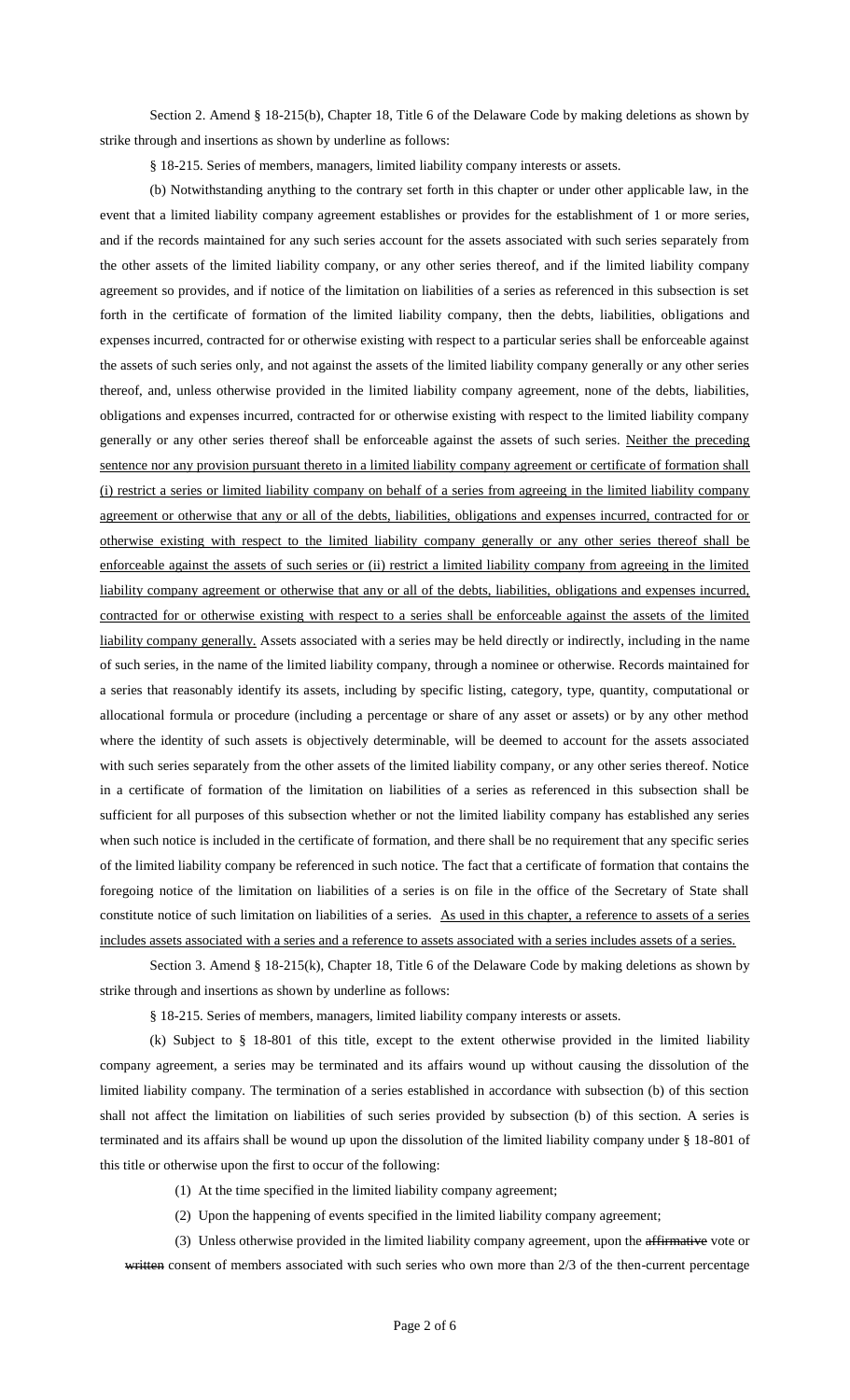or other interest in the profits of the series of the limited liability company owned by all of the members associated with such series; or

(4) The termination of such series under subsection (m) of this section.

Unless otherwise provided in a limited liability company agreement, a limited liability company whose original certificate of formation was filed with the Secretary of State and effective on or prior to July 31, 2015, shall continue to be governed by paragraph (k)(3) of this section as in effect on July 31, 2015 (except that "affirmative" and "written" shall be deleted from such paragraph (k)(3)).

Section 4. Amend § 18-302(d), Chapter 18, Title 6 of the Delaware Code by making deletions as shown by strike through and insertions as shown by underline as follows:

§ 18-302. Classes and voting.

(d) Unless otherwise provided in a limited liability company agreement, meetings of members may be held by means of conference telephone or other communications equipment by means of which all persons participating in the meeting can hear each other, and participation in a meeting pursuant to this subsection shall constitute presence in person at the meeting. Unless otherwise provided in a limited liability company agreement, on any matter that is to be voted on, consented to or approved by members, the members may take such action without a meeting, without prior notice and without a vote if consented to <u>or approved</u>, in writing  $\Theta$ <sub>1</sub> by electronic transmission or by any other means permitted by law, by members having not less than the minimum number of votes that would be necessary to authorize or take such action at a meeting at which all members entitled to vote thereon were present and voted. Unless otherwise provided in a limited liability company agreement, if a person (whether or not then a member) consenting as a member to any matter provides that such consent will be effective at a future time (including a time determined upon the happening of an event), then such person shall be deemed to have consented as a member at such future time so long as such person is then a member. Unless otherwise provided in a limited liability company agreement, on any matter that is to be voted on by members, the members may vote in person or by proxy, and such proxy may be granted in writing, by means of electronic transmission or as otherwise permitted by applicable law. Unless otherwise provided in a limited liability company agreement, a consent transmitted by electronic transmission by a member or by a person or persons authorized to act for a member shall be deemed to be written and signed for purposes of this subsection. For purposes of this subsection, the term "electronic transmission'' means any form of communication not directly involving the physical transmission of paper that creates a record that may be retained, retrieved and reviewed by a recipient thereof and that may be directly reproduced in paper form by such a recipient through an automated process.

Section 5. Amend § 18-304, Chapter 18, Title 6 of the Delaware Code by making deletions as shown by strike through and insertions as shown by underline as follows:

§ 18-304. Events of bankruptcy.

A person ceases to be a member of a limited liability company upon the happening of any of the following events:

(1) Unless otherwise provided in a limited liability company agreement, or with the written consent of all members, a member:

a. Makes an assignment for the benefit of creditors;

b. Files a voluntary petition in bankruptcy;

c. Is adjudged a bankrupt or insolvent, or has entered against the member an order for relief, in any bankruptcy or insolvency proceeding;

d. Files a petition or answer seeking for the member any reorganization, arrangement, composition, readjustment, liquidation, dissolution or similar relief under any statute, law or regulation;

e. Files an answer or other pleading admitting or failing to contest the material allegations of a petition filed against the member in any proceeding of this nature;

f. Seeks, consents to or acquiesces in the appointment of a trustee, receiver or liquidator of the member or of all or any substantial part of the member's properties; or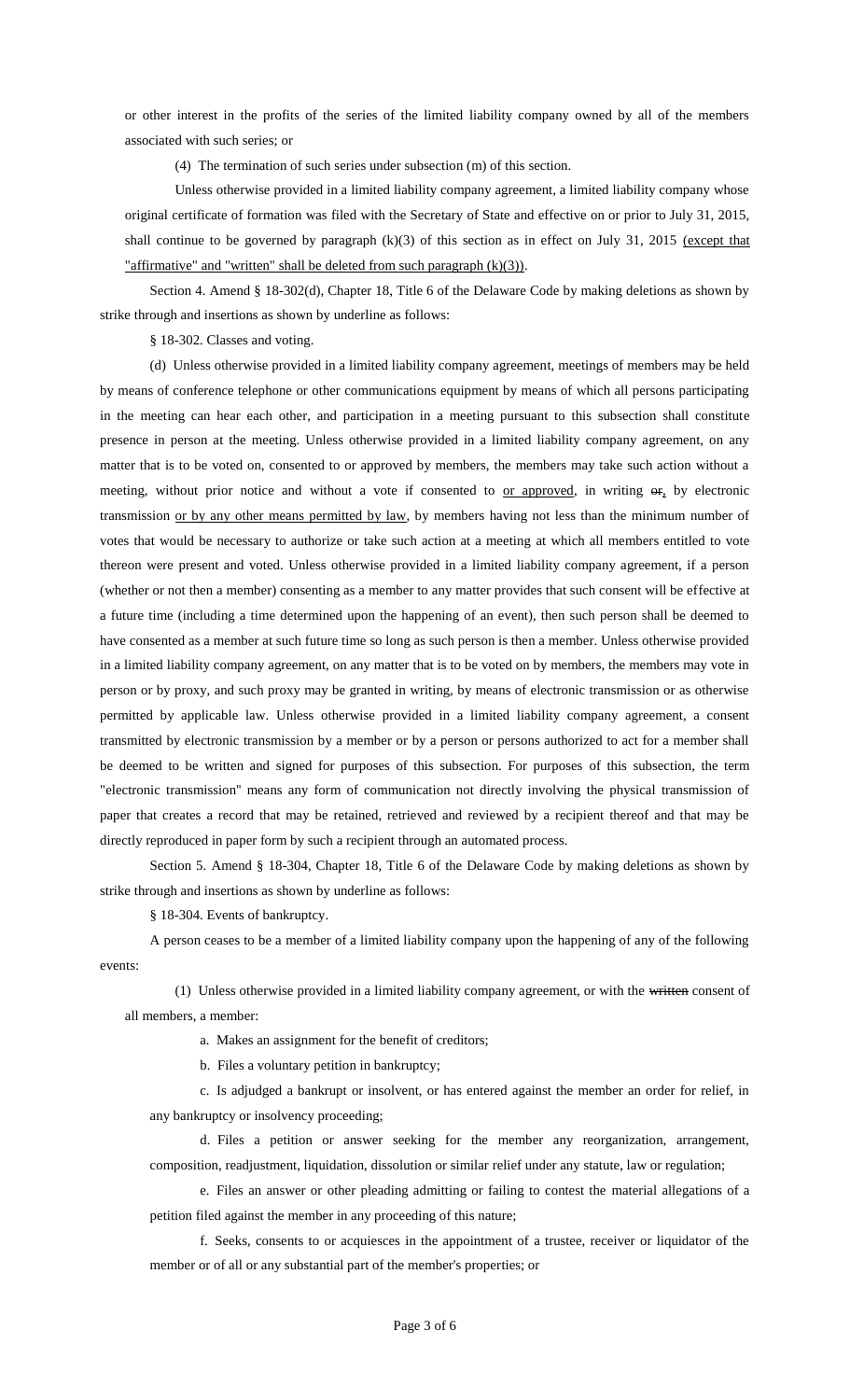(2) Unless otherwise provided in a limited liability company agreement, or with the written consent of all members, 120 days after the commencement of any proceeding against the member seeking reorganization, arrangement, composition, readjustment, liquidation, dissolution or similar relief under any statute, law or regulation, if the proceeding has not been dismissed, or if within 90 days after the appointment without the member's consent or acquiescence of a trustee, receiver or liquidator of the member or of all or any substantial part of the member's properties, the appointment is not vacated or stayed, or within 90 days after the expiration of any such stay, the appointment is not vacated.

Section 6. Amend § 18-404(d), Chapter 18, Title 6 of the Delaware Code by making deletions as shown by strike through and insertions as shown by underline as follows:

§ 18-404. Classes and voting.

(d) Unless otherwise provided in a limited liability company agreement, meetings of managers may be held by means of conference telephone or other communications equipment by means of which all persons participating in the meeting can hear each other, and participation in a meeting pursuant to this subsection shall constitute presence in person at the meeting. Unless otherwise provided in a limited liability company agreement, on any matter that is to be voted on, consented to or approved by managers, the managers may take such action without a meeting, without prior notice and without a vote if consented to or approved, in writing  $\Theta$ <sub>r</sub>, by electronic transmission or by any other means permitted by law, by managers having not less than the minimum number of votes that would be necessary to authorize or take such action at a meeting at which all managers entitled to vote thereon were present and voted. Unless otherwise provided in a limited liability company agreement, if a person (whether or not then a manager) consenting as a manager to any matter provides that such consent will be effective at a future time (including a time determined upon the happening of an event), then such person shall be deemed to have consented as a manager at such future time so long as such person is then a manager. Unless otherwise provided in a limited liability company agreement, on any matter that is to be voted on by managers, the managers may vote in person or by proxy, and such proxy may be granted in writing, by means of electronic transmission or as otherwise permitted by applicable law. Unless otherwise provided in a limited liability company agreement, a consent transmitted by electronic transmission by a manager or by a person or persons authorized to act for a manager shall be deemed to be written and signed for purposes of this subsection. For purposes of this subsection, the term "electronic transmission'' means any form of communication not directly involving the physical transmission of paper that creates a record that may be retained, retrieved and reviewed by a recipient thereof and that may be directly reproduced in paper form by such a recipient through an automated process.

Section 7. Amend § 18-702(a), Chapter 18, Title 6 of the Delaware Code by making deletions as shown by strike through and insertions as shown by underline as follows:

§ 18-702. Assignment of limited liability company interest.

(a) A limited liability company interest is assignable in whole or in part except as provided in a limited liability company agreement. The assignee of a member's limited liability company interest shall have no right to participate in the management of the business and affairs of a limited liability company except as provided in a limited liability company agreement or, unless otherwise provided in the limited liability company agreement, upon the affirmative vote or written consent of all of the members of the limited liability company.

Section 8. Amend § 18-704(a), Chapter 18, Title 6 of the Delaware Code by making deletions as shown by strike through and insertions as shown by underline as follows:

§ 18-704. Right of assignee to become member.

- (a) An assignee of a limited liability company interest may become becomes a member:
	- (1) As provided in the limited liability company agreement; or

(2) Unless otherwise provided in the limited liability company agreement, upon the affirmative vote or written consent of all of the members of the limited liability company.; or

(3) Unless otherwise provided in the limited liability company agreement by a specific reference to this subsection or otherwise provided in connection with the assignment, upon the voluntary assignment by the sole member of the limited liability company of all of the limited liability company interests in the limited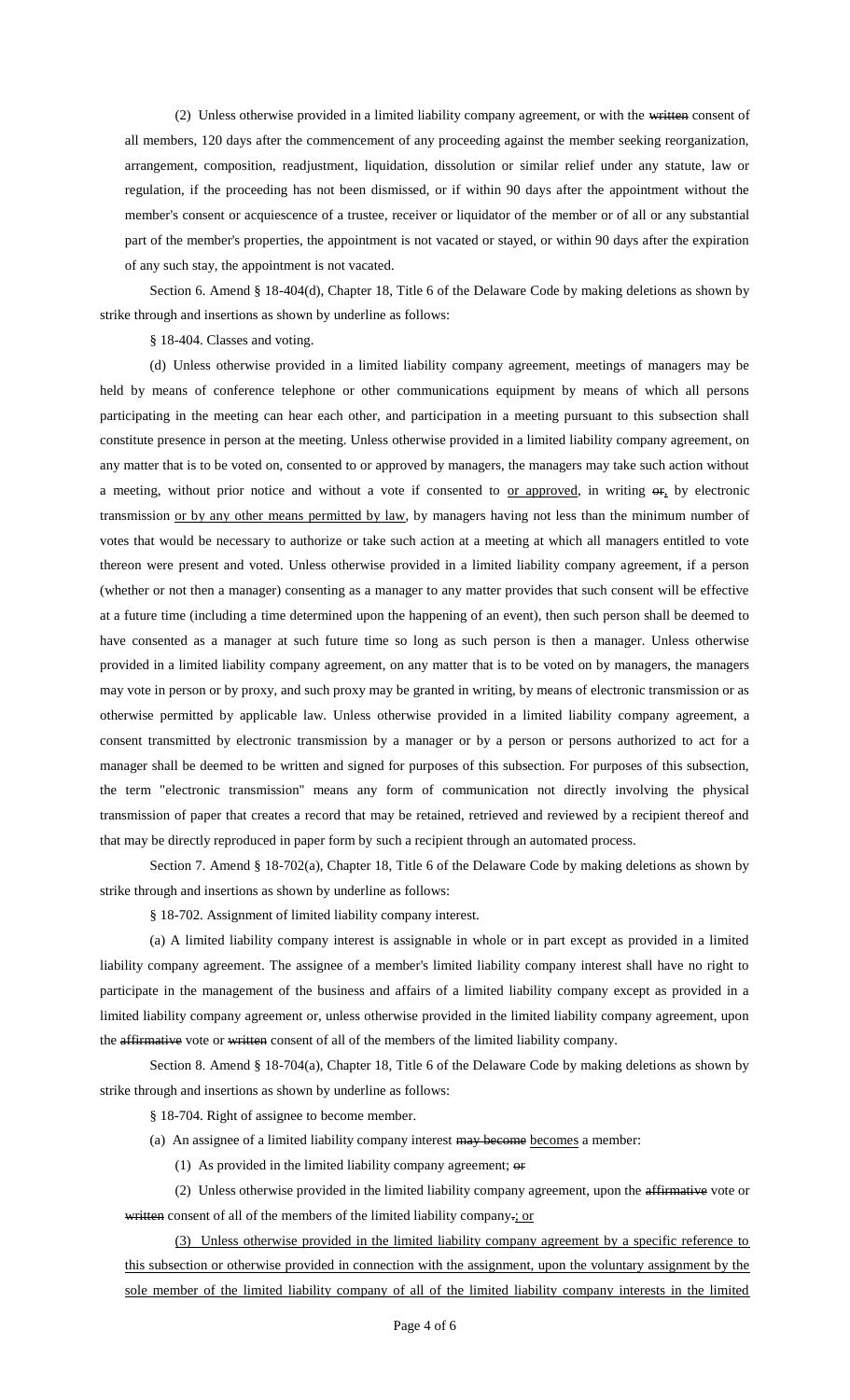liability company to a single assignee. An assignment will be voluntary for purposes of this subsection if it is consented to by the member at the time of the assignment and is not effected by foreclosure or other similar legal process.

Section 9. Amend § 18-801, Chapter 18, Title 6 of the Delaware Code by making deletions as shown by strike through and insertions as shown by underline as follows:

§ 18-801. Dissolution.

(a) A limited liability company is dissolved and its affairs shall be wound up upon the first to occur of the following:

(1) At the time specified in a limited liability company agreement, but if no such time is set forth in the limited liability company agreement, then the limited liability company shall have a perpetual existence;

(2) Upon the happening of events specified in a limited liability company agreement;

(3) Unless otherwise provided in a limited liability company agreement, upon the affirmative vote or written consent of members who own more than  $2/3$  of the then-current percentage or other interest in the profits of the limited liability company owned by all of the members;

(4) At any time there are no members; provided, that the limited liability company is not dissolved and is not required to be wound up if:

a. Unless otherwise provided in a limited liability company agreement, within 90 days or such other period as is provided for in the limited liability company agreement after the occurrence of the event that terminated the continued membership of the last remaining member, the personal representative of the last remaining member agrees in writing to continue the limited liability company and to the admission of the personal representative of such member or its nominee or designee to the limited liability company as a member, effective as of the occurrence of the event that terminated the continued membership of the last remaining member; provided, that a limited liability company agreement may provide that the personal representative of the last remaining member shall be obligated to agree in writing to continue the limited liability company and to the admission of the personal representative of such member or its nominee or designee to the limited liability company as a member, effective as of the occurrence of the event that terminated the continued membership of the last remaining member, or

b. A member is admitted to the limited liability company in the manner provided for in the limited liability company agreement, effective as of the occurrence of the event that terminated the continued membership of the last remaining member, within 90 days or such other period as is provided for in the limited liability company agreement after the occurrence of the event that terminated the continued membership of the last remaining member, pursuant to a provision of the limited liability company agreement that specifically provides for the admission of a member to the limited liability company after there is no longer a remaining member of the limited liability company.

(5) The entry of a decree of judicial dissolution under § 18-802 of this title.

Unless otherwise provided in a limited liability company agreement, a limited liability company whose original certificate of formation was filed with the Secretary of State and effective on or prior to July 31, 2015, shall continue to be governed by paragraph (a)(3) of this section as in effect on July 31, 2015 (except that "affirmative" and "written" shall be deleted from such paragraph (a)(3)).

(b) Unless otherwise provided in a limited liability company agreement, the death, retirement, resignation, expulsion, bankruptcy or dissolution of any member or the occurrence of any other an event that terminates the continued membership of any member shall not cause the limited liability company to be dissolved or its affairs to be wound up, and upon the occurrence of any such event, the limited liability company shall be continued without dissolution.

Section 10. Amend § 18-806, Chapter 18, Title 6 of the Delaware Code by making deletions as shown by strike through and insertions as shown by underline as follows:

§ 18-806. Revocation of dissolution.